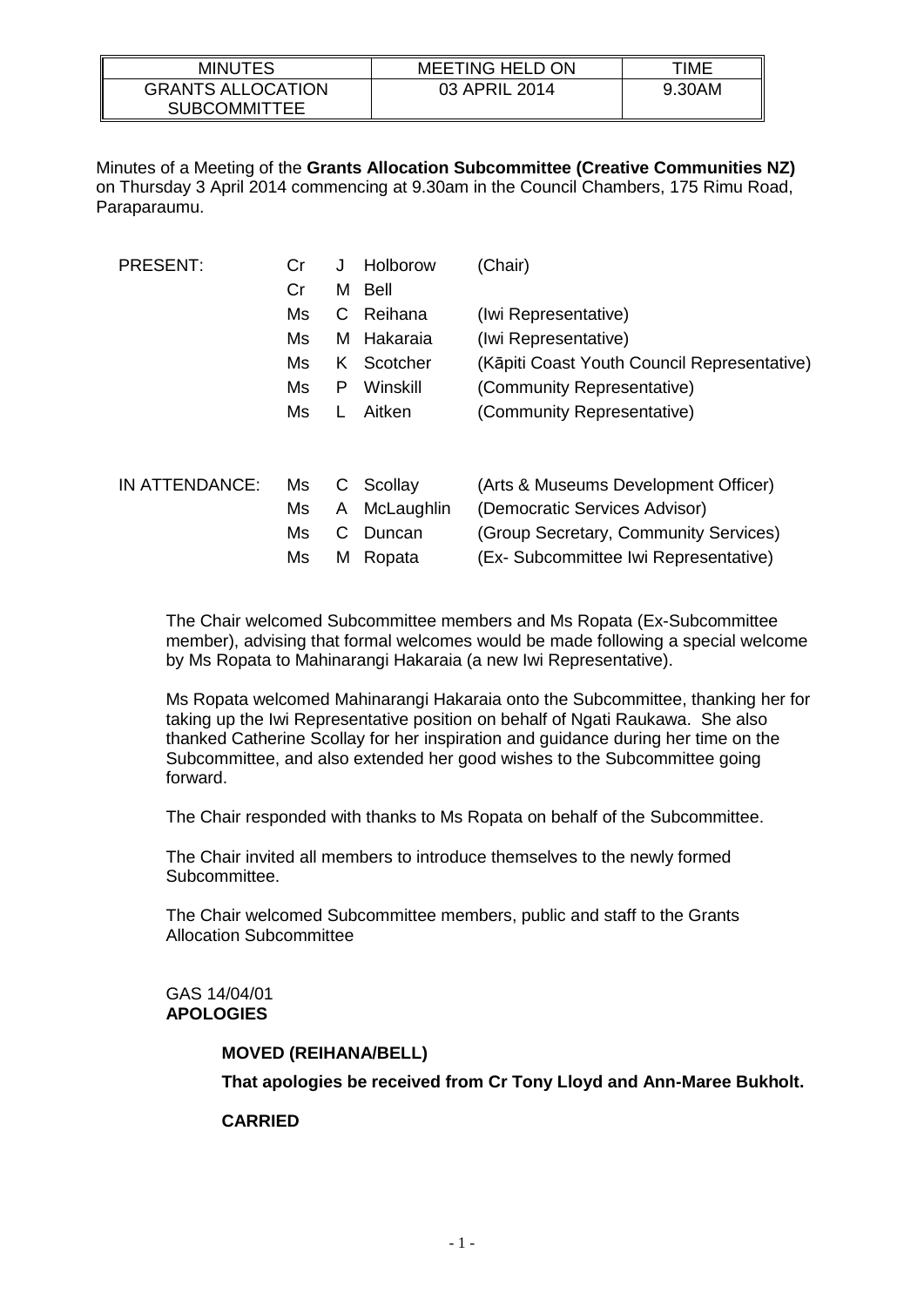| <b>MINUTES</b>                                  | <b>MEETING HELD ON</b> | TIME   |
|-------------------------------------------------|------------------------|--------|
| <b>GRANTS ALLOCATION</b><br><b>SUBCOMMITTEE</b> | 03 APRIL 2014          | 9.30AM |

#### GAS 14/04/02 **PUBLIC SPEAKING TIME**

- 1. **Sylvia Bagnall** spoke on behalf of Paekākāriki on the Page grant application for assistance with funding for overall project costs for an anthology of writing about Paekākāriki.
- 2. **Angela Ford** spoke on behalf of the Kāpiti Light Orchestra grant application for assistance with funding for the purchase of music sets to establish an initial repertoire.
- 3. **Tracey Morgan** spoke on behalf of the Te Kokiri Weavers grant application for assistance with funding for total cost of project including materials, tutors fees and advertising for teaching youth, whānau and community how to make traditional Māori baskets.
- 4. **Ceira Hopley** spoke on behalf of her grant application for assistance with funding for the production of a fortnightly publication featuring arts, culture and events.
- 5. **Alistair Haig** spoke on behalf of the Mulled Wine Concert Series in Paekākāriki grant application for assistance with funding for advertising in the Dominion Post and Northern Courier.
- 6. **Louis Challies** spoke on behalf of the Kāpiti Light Orchestra grant application for assistance with funding for purchasing music sets to enable the group to rehearse and provide community performances.
- 7. **Maureen Creasy** spoke on behalf of the Kāpiti Women's Choir grant application for assistance with funding to attend a New Zealand Choral Foundation "Choral Connect" convention for CHORAL directors.
- 8. **Prisca MacDonald** spoke on behalf of the Raumati Beach School grant application for assistance with funding for an Arts Festival and Auction – developing and exhibiting artistic talents, working with artists, national celebrities and the community.
- 9. **Chris Craddock** spoke on behalf of the Levin Performing Arts Society Inc grant application for assistance with funding for the Kāpiti Music Festival – Jazz in the Gardens venue hireage and musician's fees.
- 10. **Chris Craddock also** spoke on behalf of the Levin Performing Arts Society Inc grant application for assistance with funding Kāpiti Music Festival – Music for Youth venue hireage and musician's fees.

The meeting adjourned at 10.36 am for morning tea and reconvened at 10.55 am.

# GAS 14/04/03

## **CONFIRMATION OF MINUTES**

As the minutes were there for the last meeting in the previous Triennium these had been signed off by the Chair and the Chief Executive, in accordance with Council Standing Orders.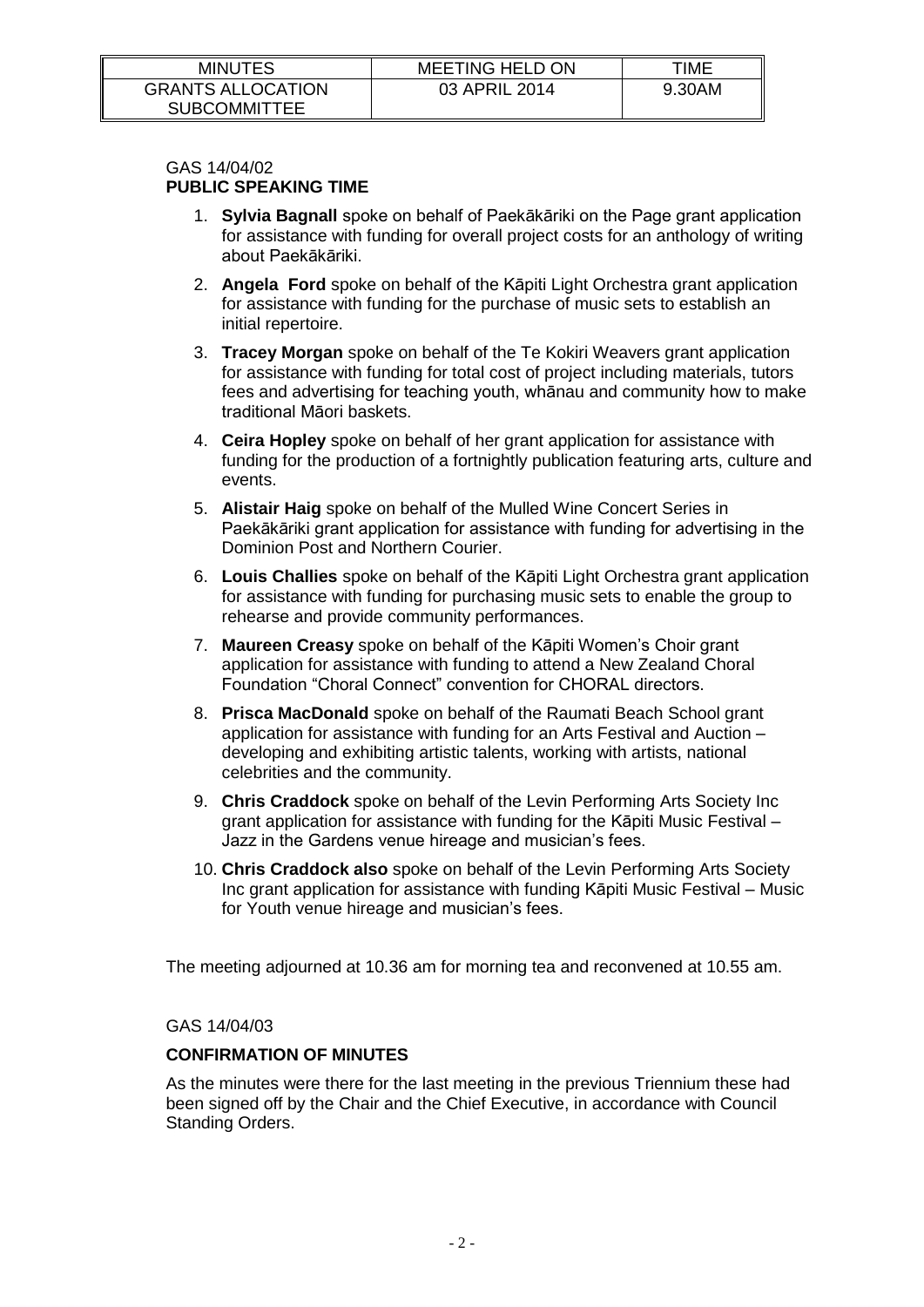| <b>MINUTES</b>                                  | <b>MEETING HELD ON</b> | TIME   |
|-------------------------------------------------|------------------------|--------|
| <b>GRANTS ALLOCATION</b><br><b>SUBCOMMITTEE</b> | 03 APRIL 2014          | 9.30AM |

## GAS 14/04/04

#### **MEMBERS' BUSINESS**

There were no responses to public speakers.

There were no requests for leave of absence.

There were no matters of an urgent matter.

#### GAS 14/04/05

### **DECLARATIONS OF INTEREST**

Declarations of Interest were received from Subcommittee Members regarding the following applications:

Cr Holborow declared an interest in the funding application from Mahara Gallery and would therefore refrain from discussion and voting.

Cr Bell declared an interest in the funding application from Te Ara Korowai Inc and would therefore refrain from discussion and voting.

Subcommittee member Carole Reihana became ill during the consideration of applications for funding, and took leave from the meeting.

The meeting adjourned at 12.30 pm for lunch and reconvened at 1.00 pm.

#### GAS 14/04/06

**CREATIVE COMMUNITIES GRANTS SCHEME: CONSIDERATION OF APPLICATIONS FOR FUNDING (CS-14-1091)**

### **MOVED (BELL/HOLBOROW)**

- **1. That the Grants Allocation Subcommittee grants the current application from Ceire Hopley \$1,800.00 from the Creative Communities Scheme to assist with funding for the production of a fortnightly publication featuring arts, culture and events.**
- **2. That the Grants Allocation Subcommittee grants the current application from The Academy of Dramatic Arts (Guest Co-Director) \$780.00 from the Creative Communities Scheme to assist towards production costs including co-director's fee for two shows for the September-October 2014 season.**
- **3. That the Grants Allocation Subcommittee grants the current application from The Academy of Dramatic Arts (Guest Children's Playwright) \$830.00 from the Creative Communities Scheme to assist with contributions towards production costs including writer's fee for two shows for the September-October 2014 season.**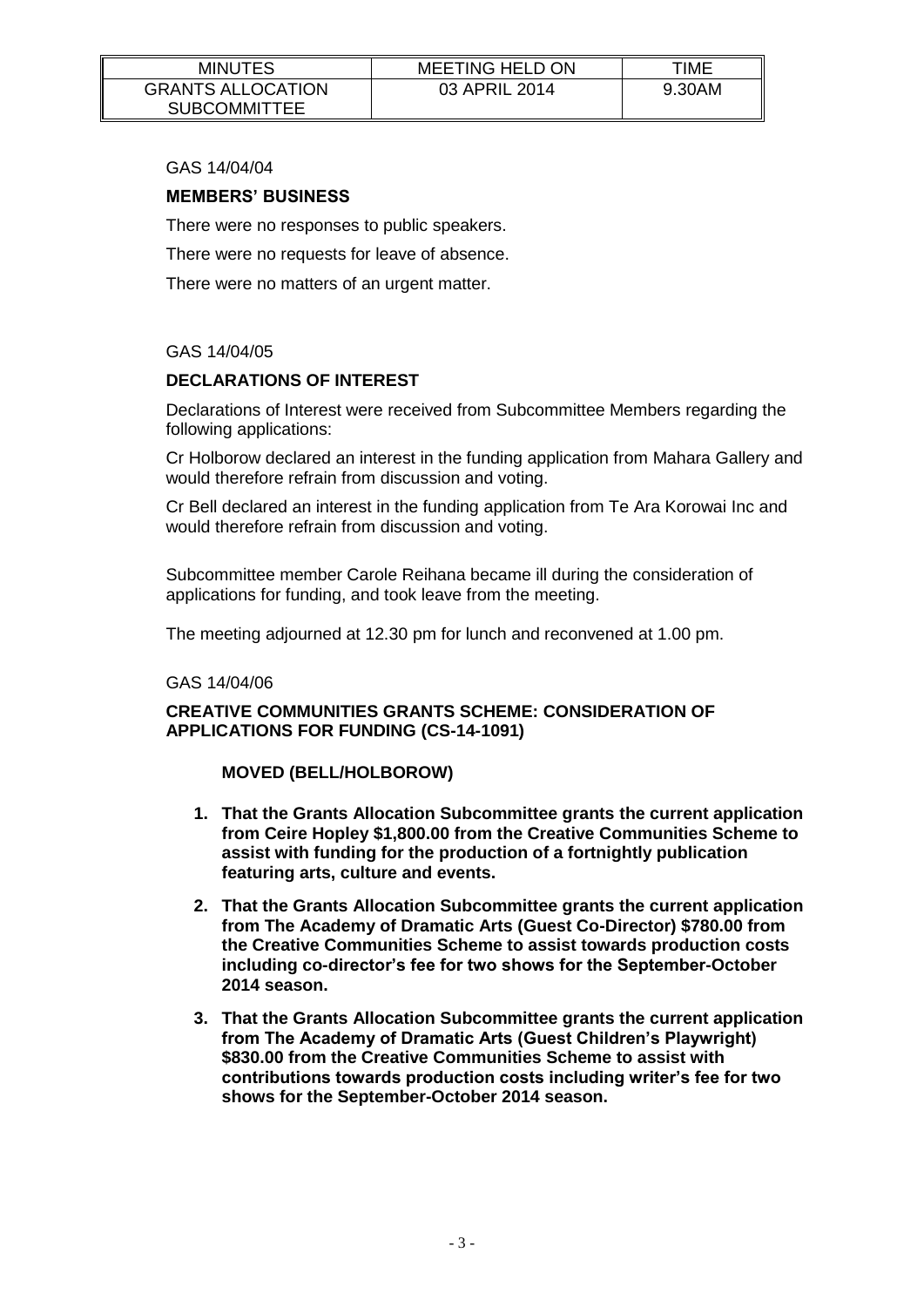| <b>MINUTES</b>                                  | <b>MEETING HELD ON</b> | TIME   |
|-------------------------------------------------|------------------------|--------|
| <b>GRANTS ALLOCATION</b><br><b>SUBCOMMITTEE</b> | 03 APRIL 2014          | 9.30AM |

- **4. That the Grants Allocation Subcommittee grants the current application from Mary Gow \$2,000.00 from the Creative Communities Scheme to assist with the advertising for the Mulled Wine Concert series in Paekākāriki.**
- **5. That the Grants Allocation Subcommittee grants the current application from Mahara Gallery Trust \$2,550.00 from the Creative Communities Scheme to assist with the Matariki Festival Exhibition and Public Programme.**

*Cr Holborow had declared an interest in the funding application from Mahara Gallery and refrained from discussion and voting.*

**6. That the Grants Allocation Subcommittee grants the current application from Te Ara Korowai Inc \$1,174.95 from the Creative Communities Scheme to assist with art materials for the Art Group Exhibition.**

*Cr Bell had declared an interest in the funding application from Te Ara Korowai Inc and refrained from discussion and voting.*

- **7. That the Grants Allocation Subcommittee declines the current application from Waikanae Arts & Crafts Pottery Group.**
- **8. That the Grants Allocation Subcommittee grants the current application from Levin Performing Arts Society Inc (Jazz in the Gardens) \$1,552.00 from the Creative Communities Scheme to assist with event hireage and musician's fees.**
- **9. That the Grants Allocation Subcommittee declines the current application from Levin Performing Arts Society Inc (Music for Youth).**
- **10. That the Grants Allocation Subcommittee grants the current application from Kāpiti Women's Health Collective Inc \$2,885.00 from the Creative Communities Scheme to assist with tutors fees, material costs and advertising for the "Have A Go" arts programme.**
- **11. That the Grants Allocation Subcommittee grants the current application from Kāpiti Seniors Choir \$1,795.00 from the Creative Communities Scheme to assist with costs for singing programmes for Senior Citizens.**
- **12. That the Grants Allocation Subcommittee declines the current application from Julie Young (Harvest Festival).**
- **13. That the Grants Allocation Subcommittee grants the current application from Kāpiti Light Orchestra \$1,000.00 from the Creative Communities Scheme to assist with purchasing music sets to enable the group to rehearse and provide community performances.**
- **14. That the Grants Allocation Subcommittee grants the current application from Handstand Productions \$2,000.00 from the Creative Communities Scheme to assist with set and costume design costs of the 'Bill Massey's Tourists' production.**
- **15. That the Grants Allocation Subcommittee grants the current application from Sylvia Bagnall \$2,000.00 from the Creative Communities Scheme to assist with project costs of an anthology of writing about Paekākāriki - 'Paekākāriki on the Page'.**